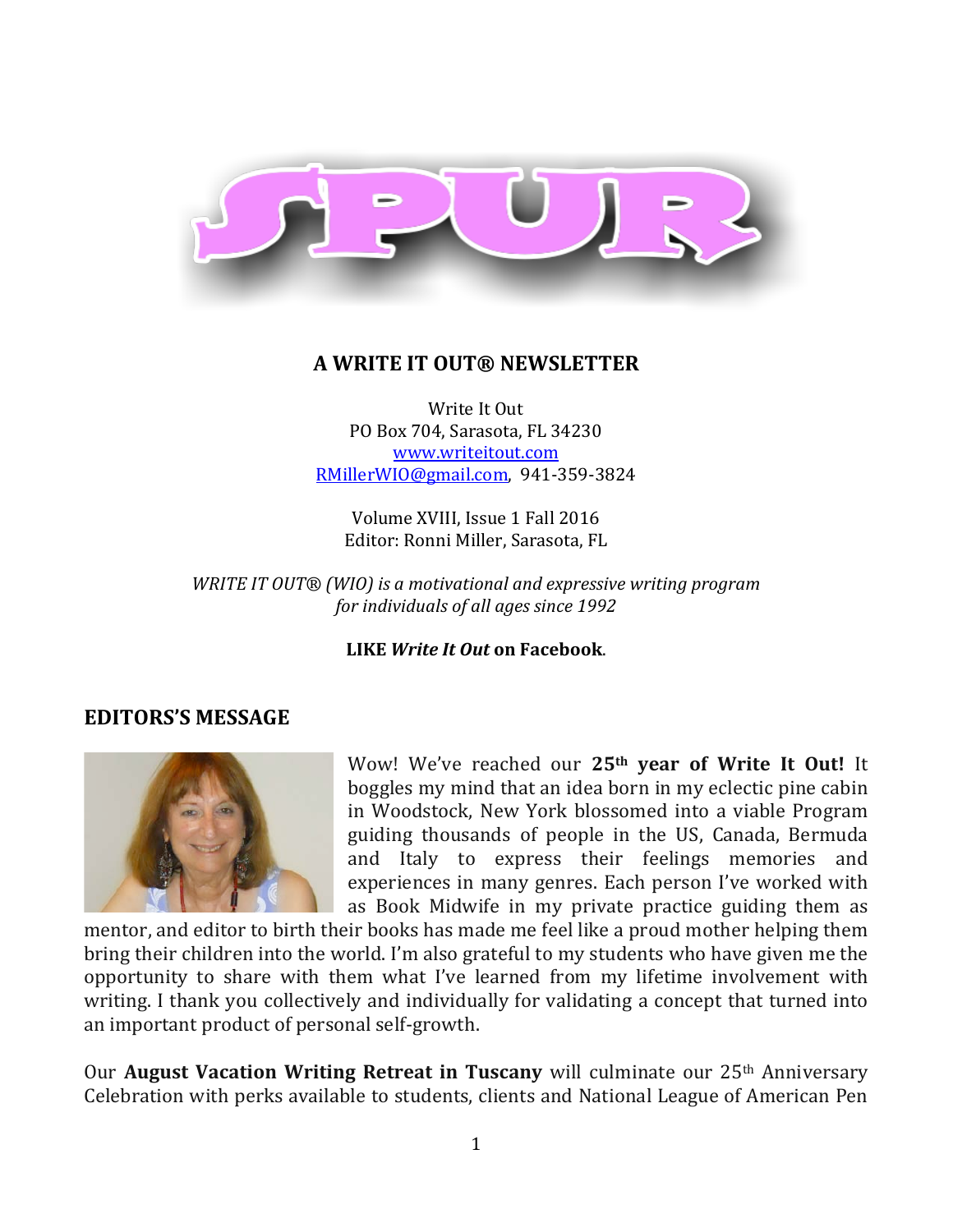Women. Tuscany with its undulating hills, villages set in the clouds, Cyprus trees standing sentinel on winding dirt paths has been my Muse for over forty years where I've lived, written and produced a novel, short stories and essays. I invite you join me this coming summer and immerse yourself in Italia!

The **June Writing and Retreat workshop in Wellfleet, Cape Cod , MA** will be the site to launch our Anniversary Celebration. Dunes high above the Atlantic, fleets of fishing boats in the harbor, beside the Bay's oyster farmers' plots has been my New England retreat for years, and a summer doesn't feel like a summer until the brisk, salt air stirs my imagination and words flow into stories.

In honor of our 25th I'm excited to announce our **NEW WRITE IT OUT EXPRESSIVE WRITING FACILITATOR TRAINING PROGRAM** that will begin in January, 2017. Write It Out is much more than a writing program as those of you who have experienced it know. It is a way to view life and your own personal journey through writing. I've honed this unique and powerful program over the past twenty-five years and want to share it with a few special facilitators who will carry on our work in expressive writing for personal growth. James W. Pennebaker, PhD leading research authority in the field of expressive writing, has endorsed my work and Write It Out. I encourage those of you who want to delve further into the concepts and creative applications for personal growth as well as the ability to teach others. See more details below.

I look forward to our new school year together to help birth and edit your books as Book Midwife, guide you in Write It Out expressive writing workshops, train interested candidates in the Write It Out approach and facilitate our summer writing and retreat workshops in Italy and Cape Cod.

See our Writing Workshop Schedule that is also posted on my website and make your plans to join us.

*Ronni*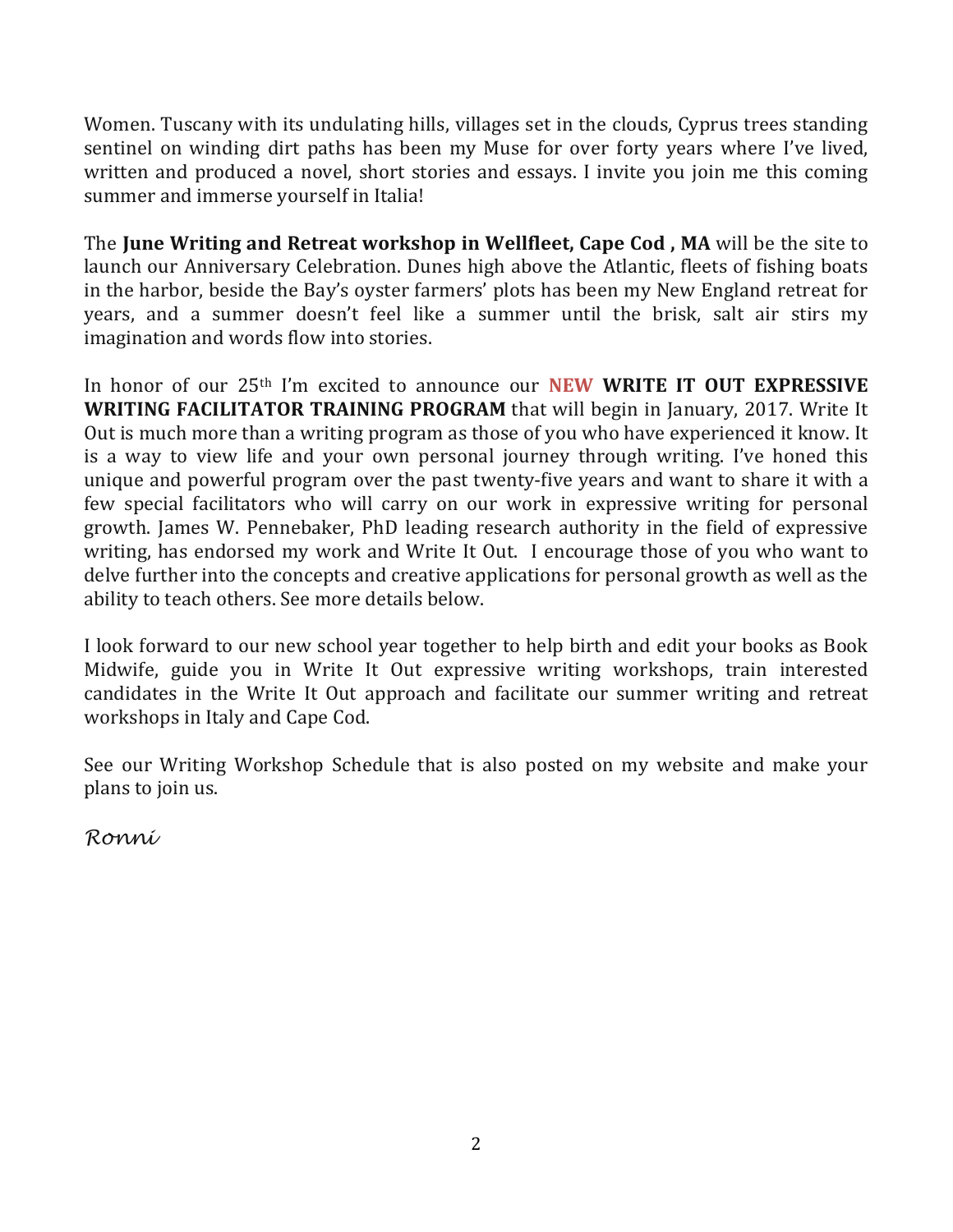# **AUGUST 2017 VACATION RETREAT IN TUSCANY**

### VIVA ITALIA!

#### **August 25th to September 2nd, 2017**



Villa Le Barone, Tuscany, Italy

Come and join us as we culminate our 25th anniversary celebration of the birth of Write It Out (WIO). It will be held at Hotel Villa Le Barone, Panzano in Chianti, Italy, a four star hotel. This historic and gracious villa, once a private home and farm is located in the heart of the Chianti region not far from Florence, Siena and San Gimingano. The hotel is nestled in the Tuscan hills outside of Florence, owned by the same family since the Renaissance. You'll be treated by gracious and elegant Italian life of bygone centuries; pampered by gourmet, regional dining and service. In addition you'll enjoy the benefits of your own creativity, collect memories while cradled by classic art and culture that surrounds you.

I've lived, written and taught here and in the region for many years and found Hotel Villa Le Barone to be special as a place to absorb Italian culture of another century.

The grounds of the villa are surrounded by beautiful views of the hills, gardens and orchards to wander through to spark creativity. There's an active 10<sup>th</sup> century church with spectacular artwork down the road. The village of Panzano below the Villa is a destination to visit and sample local wares at shops and an outdoor market. It's also the home of the famous Butcher of Panzano, who recites Dante while carving steaks and offering free samples of cold cuts, bread and wine on Saturdays in his butcher shop. You will experience much to write about.

Workshops are held in the morning and students are free in the afternoon to write, explore or dine in town. Salons in the evening provide the time to share works-in-progress. There are days of optional visits to Florence, Siena, San Gimingano and other small towns in the area.

Breakfast and dinner are suggested inclusion when you make your room and board arrangements. As a 25th Anniversary Celebration perk, a 25% discount on the tuition of \$850 will be given to any person who has been a Write It Out client or student in the last twenty-five years. Pen Women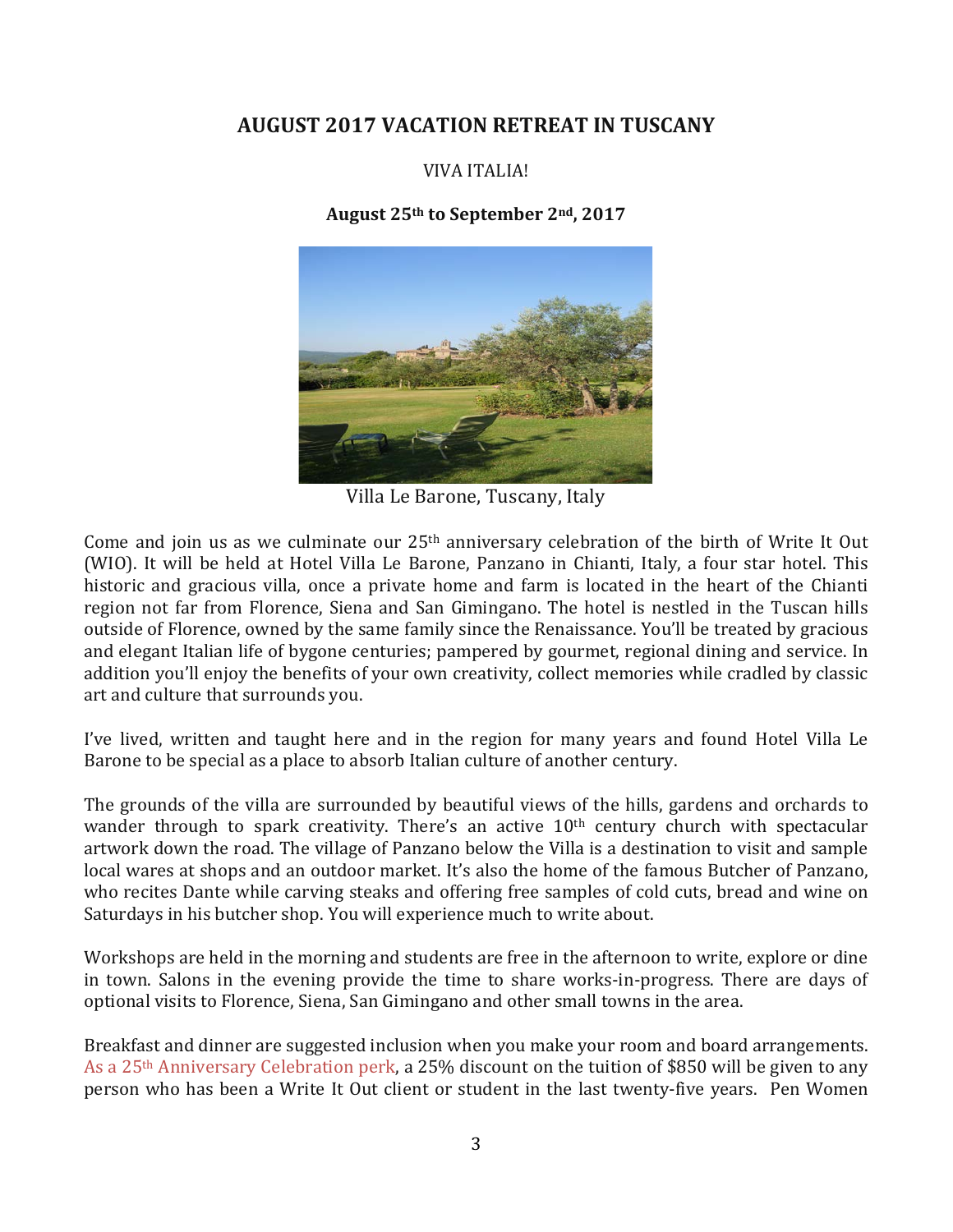who are current members will receive a \$25 discount on the tuition. **Payment is due by February 28, 2017**.

Take a look at my website **www.writeitout.com** and see information about the writing vacation and see for yourself how beautiful the villa is at [www.villalebarone.com,](http://www.villalebarone.com/) a very special place from which to create and relax.

Time is of the essence however. Arrangements need to be made by **February 28, 2017** in order to take advantage of the present prices and guarantee your room accommodations for these dates.

A one- week immersion in the Tuscan culture will provide a lifetime of memoires. Let me know as soon as possible that you plan to celebrate with us.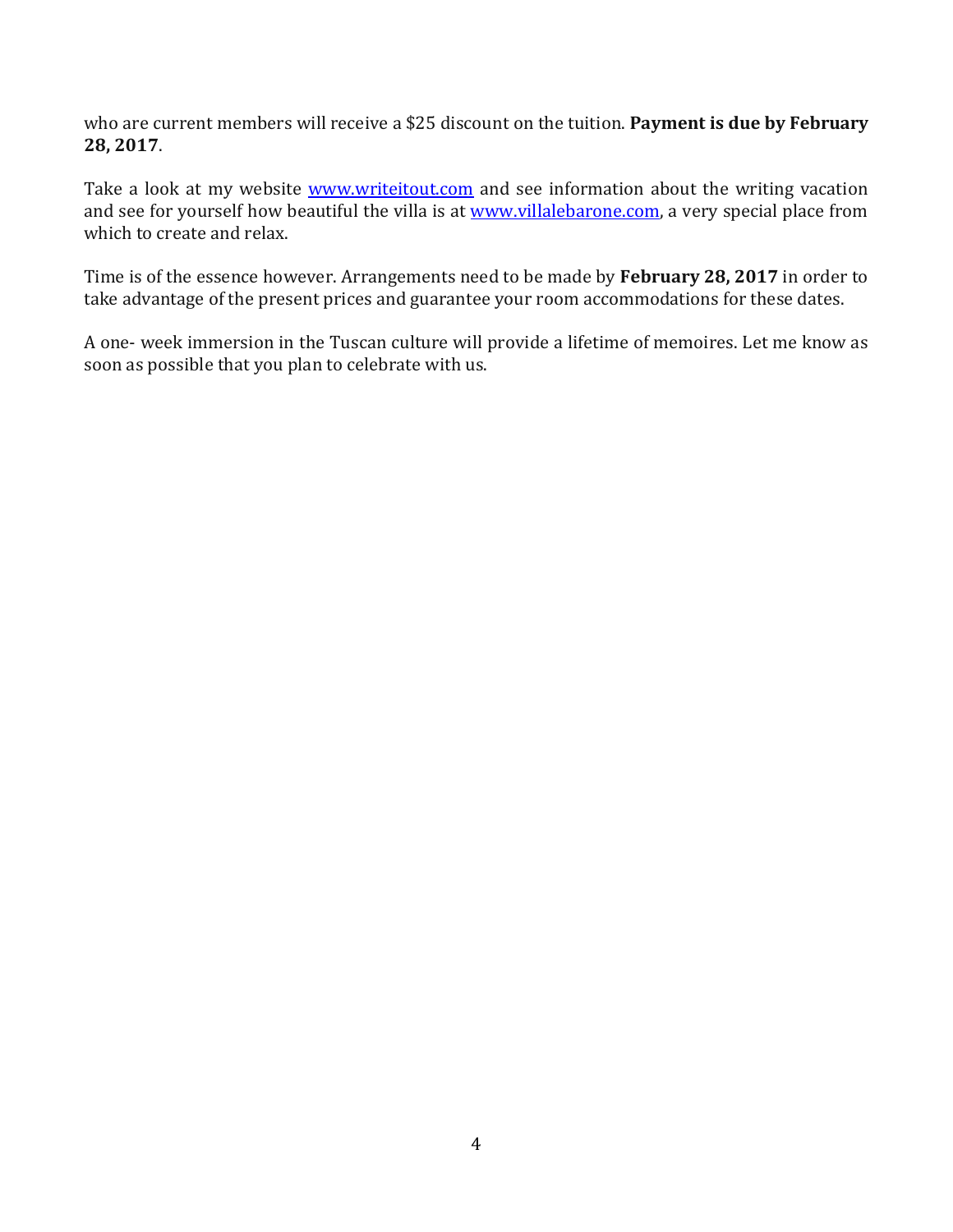# **JUNE 2017 VACATION RETREAT IN CAPE COD**

#### **JUNE 26-JUNE 30, 2017**



*EXPERIENCE MORE THAN FISH ON CAPE COD*

Join us at the **Holden Inn, Wellfleet, MA June 26 through June 30, 2017** to celebrate the 25th anniversary of WIO. If you haven't relaxed at our national seashore and experienced the dunes beside the Atlantic Ocean, it's time. If you haven't viewed oyster fisherman tend their "farms" in the Bay, it's time. If you haven't tasted *lobsta* boiled in the shell or dangled steamed clams above your lips, it's time. If you desire the opportunity to experience an historic fishing village on the National seashore where whales swim, it's time.

The Cape Cod Expressive Writing Retreat in June offers tranquility beside the sea, and an opportunity to express creativity through written sensory experiences. The Holden Inn, Wellfleet, Massachusetts, once a sea captain's home will host our workshop as it has for several decades. I've enjoyed my return each year to this home away from home where many of my stories and essays are set. Enjoy five days of our special expressive writing vacation that will restart your creative batteries for months and years to come.

We're offering a \$25 discount on tuition of \$425 to past and present WIO clients and students as<br>well as paid-up members of the National League of American Pen Women. See well as paid-up members of the National League of American Pen Women. [www.writeitout.com](http://www.writeitout.com/) for details. Payment due by **March 15, 2017**.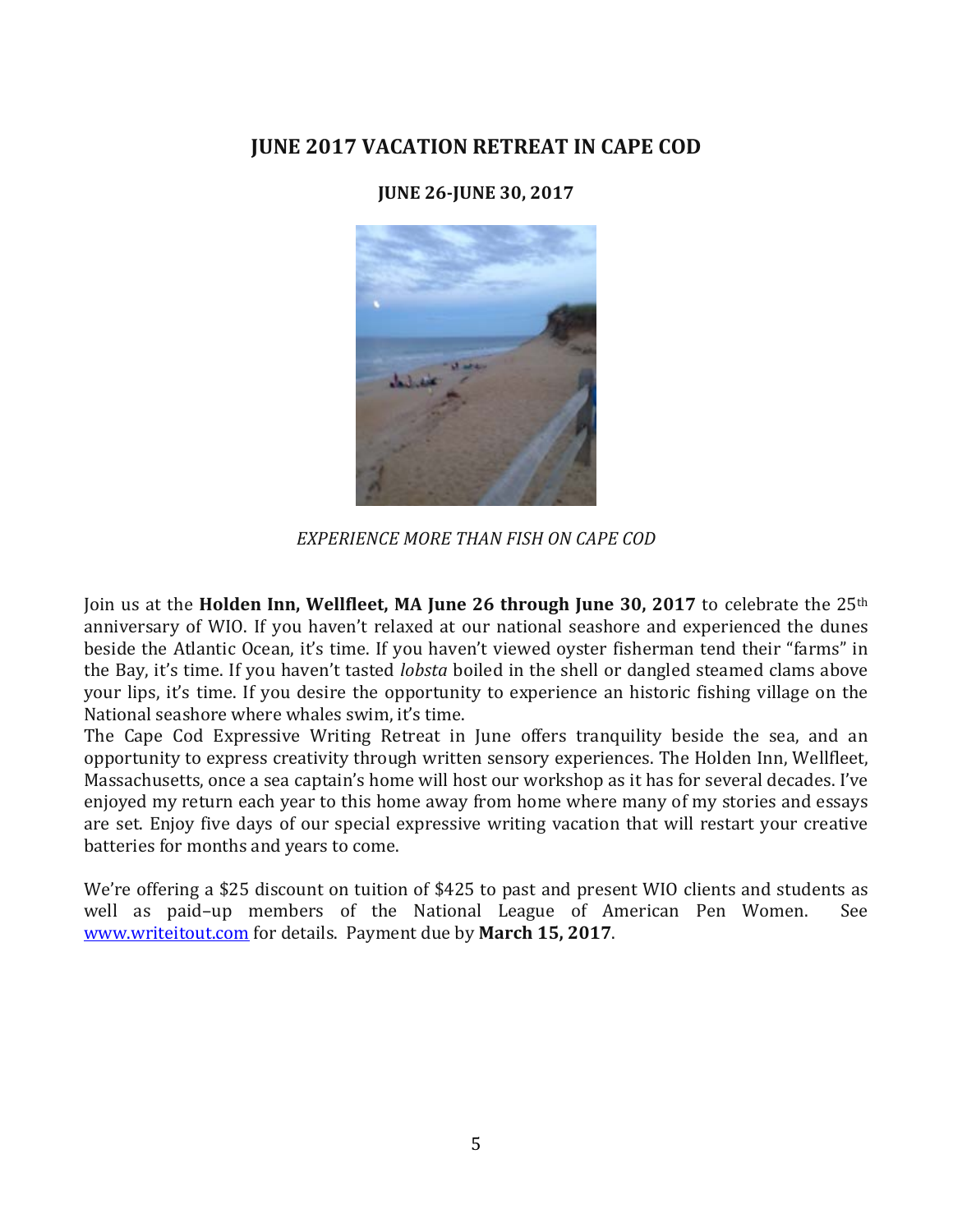#### *NEW!!*

# **EXPRESSIVE WRITING FACILITATOR'S TRAINING PROGRAM**

#### *How learning how to facilitate Write It Out workshops can benefit you?*

If you have enjoyed the Write It Out approach to expressive writing and evolved as a result, there are a number of ways you will personally benefit by learning the "behind the scenes" techniques, methods and philosophy of the Write It Out program. You will be able to:

- Strengthen your own writing experience.
- Gain insight and personal knowledge.
- Discover the techniques of healing through writing.
- Apply Write It Out techniques to your own profession or business.
- Facilitate your own writing workshops.

This Expressive Writing Facilitator's Training Program is for those who want to explore their own potentials for personal growth as well as helping others find their path to creativity and wellness.

The Write It Out Facilitator Training Program is a forty-five credit, certificate program with courses that include Write It Out's philosophy, methods, curriculum development, expressive writing for wellness, writing techniques for all genres,

marketing and student teaching. There is opportunity for in-person and on-line training as well as group interaction.

More information will be posted on the website [www.writeitout.com](http://www.writeitout.com/) or contact me 941-359- 3824, [RMillerWIO@gmail.com](mailto:RMillerWIO@gmail.com) for more information.

## **BOOK MIDWIFE'S EXPERIENCES**

This has been an especially productive year working with my clients who have completed and are completing their books that have been mostly memoir. Following is a sample of client's books. One memoir is of achievements that spanned a life involved with a profession dreamed in childhood. Another nonfiction book is a collection of stories based on a host's experience running a bed and breakfast. A unique memoir book is written in poetry and tells the story of a child's handicap, and the impact it had on his mother. I've been privileged to be part of the editing process for these clients and others, and look forward to helping you birth your own book. Wherever you live, I'm only a phone call or Skype away. Contact me today at **RMillerWIO@gmail.com** or 941-359-3824.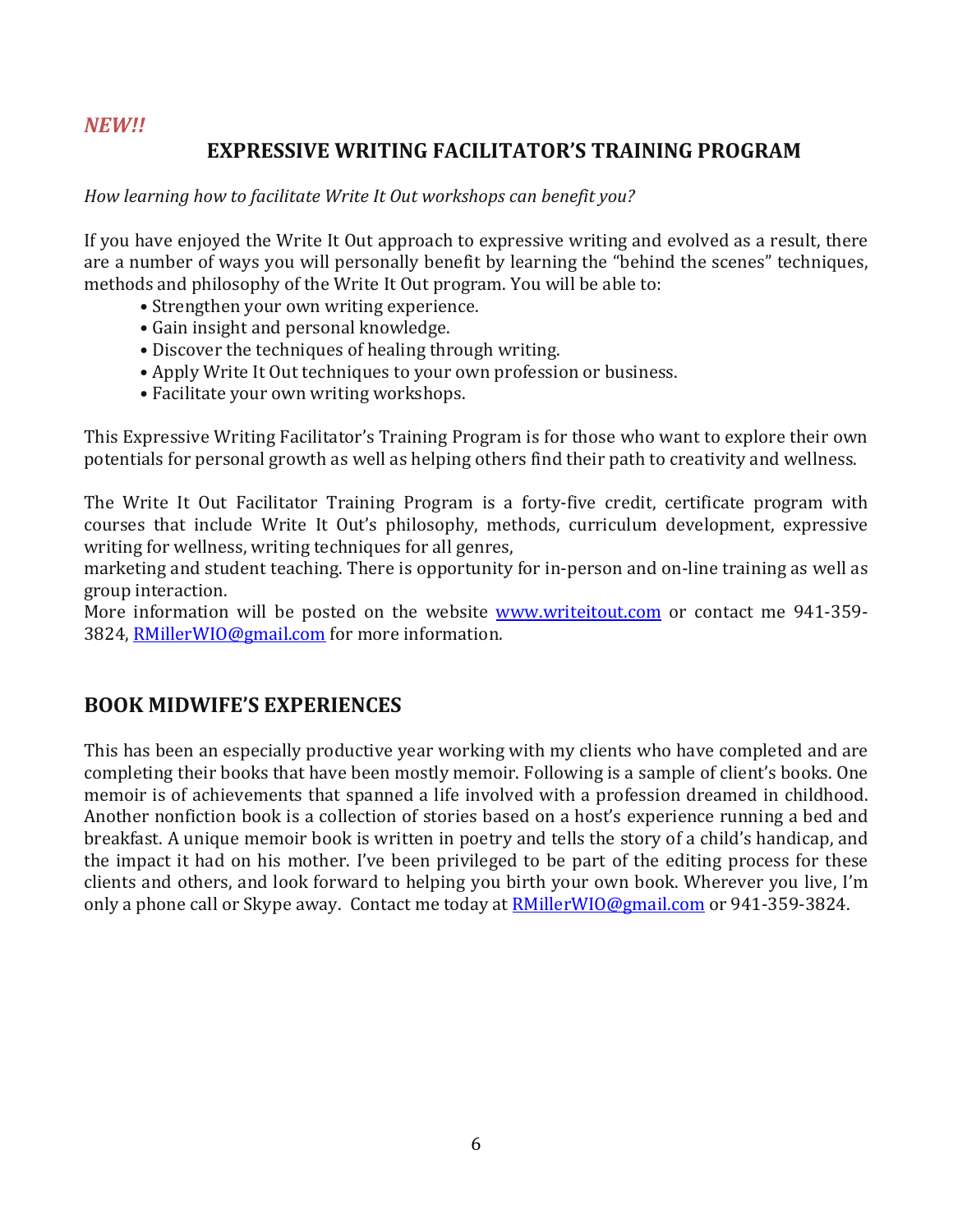## **WORKSHOP IN THE MOUNTAINS OF NEW YORK**



**Greenville Library, New York** in the Catskill Mountains was the setting for the one week intensive Writing Workshop October 4<sup>th</sup> through 8<sup>th</sup>, 2016. We had an intergenerational class this year made up of eighteen people ranging in ages from 8-80. Some of the students had returned each year since 2004 and some had joined us for the first time. Greenville remains a farm community about three and a half hours north of New York City and an hour south of Albany. Some people had lived there all of their

lives and some were second home people. All of their stories though were rich in personal experiences written in poetry, fiction and nonfiction.

### **CELEBRATE WITH US!**

*SEE OUR 2016-2017 WORKSHOP SCHEDULE below and on [www.writeitout.com](http://www.writeitout.com/)*

# **SUMMER WORKSHOPS ON THE CAPE**



WEST FALMOUTH WELLFLEET

'



**W. Falmouth and Wellfleet, MA** were the settings for our Cape Cod workshops in August, 2016. Sensory experiences were the foundations for the syllabi. I believe that the sensory, as a primitive experience is at the basis of our writing. Conscious of experiencing the five senses and expressing them through any literary medium is satisfying and makes a connection for oneself as well as for a reader. In W. Falmouth the Write It Out one-day workshop on August 15, 2016 was sponsored by the National League of American Pen Women, Cape Cod branch and held at the West Falmouth Methodist Church. As Fourth Vice President of this national organization, whose headquarters are in Washington, DC, I was invited to share my Write It Out program with the group of women, one of whom has submitted her poetry manuscript in a competition as a result of the class.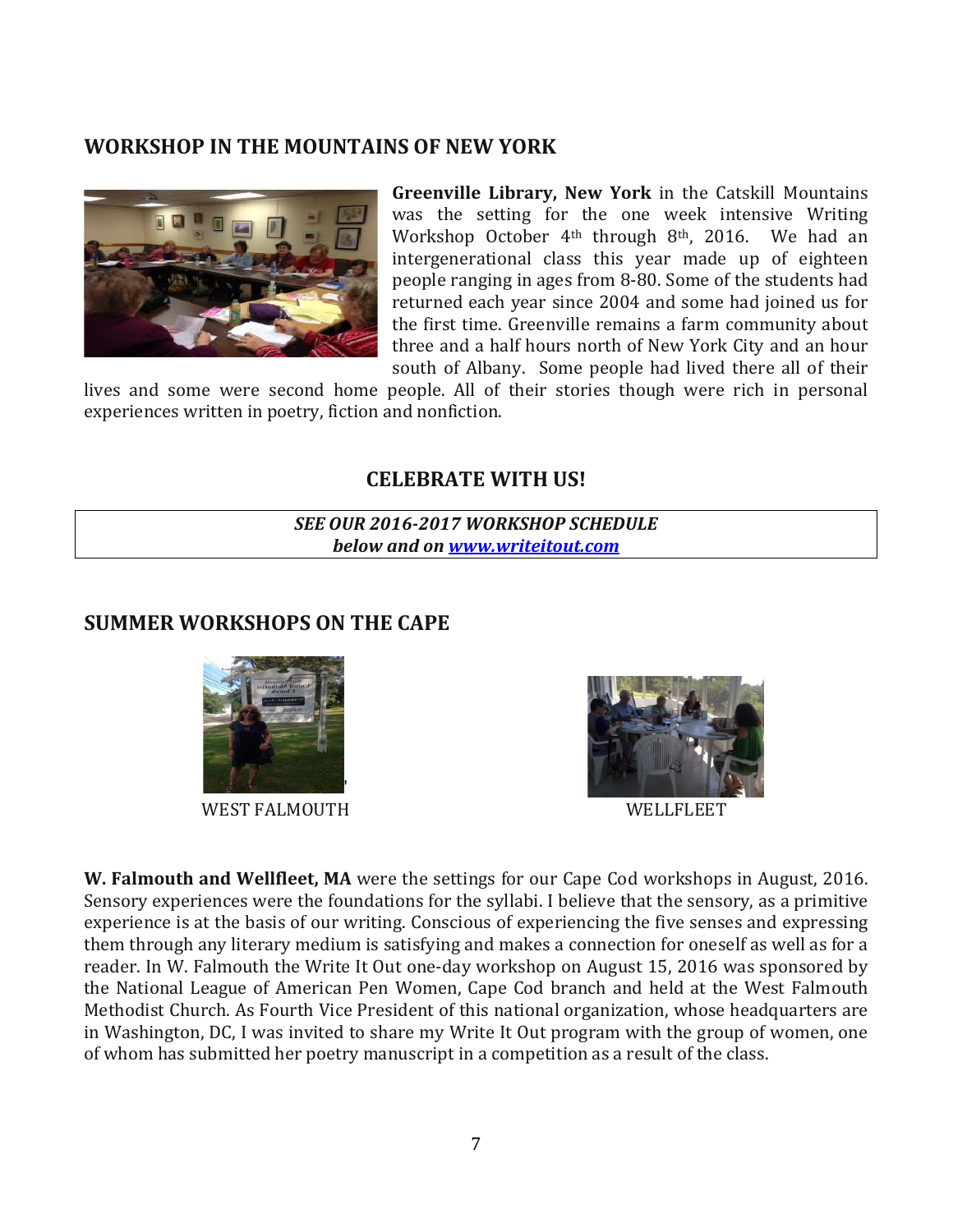The Retreat Workshop at the Holden Inn, Wellfleet followed the next day Tuesday, August 16th to Friday August 19th, 2016. The weather was balmy and sunny everyday that gave us a chance to work on a screened in porch with our expressive writing and art projects. Salons were held in the early evening in the parlor. Sitting on wicker furniture, we heard the participant's stories and poems and were witness to artwork shared for everyone's enjoyment along with wine, cold drinks and snacks. One evening we all ate dinner together at the Bookstore, a favorite seafood restaurant in town overlooking Cape Cod Bay. People came from the South, Midwest and New England and brought with them their own unique voices expressed in their creative work.

## **WIO EXPRESSIVE WRITING WORKSHOPS SARASOTA, FLORIDA**

I've enjoyed the company of hundreds of students this past 2015-2016 school year who have shared their feelings, memories and experiences through prose and poetry in numerous Write It Out (WIO) workshops. Workshops were held at the **Cancer Support & Wellness Program sponsored by Jewish Family and Children's Services of the Suncoast in Sarasota, FL.** These workshops were held weekly on Wednesday afternoons from October through July and started again this past September to continue through July. **The Longboat Key Education Center. Longboat Key, FL** hosted workshops from January to March and the **Lifelong Learning Center** at University of S. Florida, Sarasota, FL hosted workshops in their winter and spring sessions. All will continue in the 2016-2017 school year. **Ringling College** will now host the Lifelong Learning workshops in the 2017 winter and spring terms.

As you know our workshops are unique because they focus on you and your stories. Samplings of what you've said about the benefits you've received follow:

*"Expressive writing has helped me look into my feelings and fears...In our group we enjoy sharing what has come to our mind and pen. Sometimes we laugh...sometimes we try to find what is behind the words. No mockery. No criticism. We only receive the subtle guidance of Ronni Miller and commentaries of our friends." Marisa*

*"With your encouragement in class...I can reach out and try to write with more confidence." Judy*

*"Thank you for guiding us with our wisdom and encouragement." Peggy*

*"You give opening to the mind to travel and dream. Thank you for giving me the greatest gift that is teaching how to take thoughts and turn them into words...long after my body has turned to dust my written words will still live." George*

As many of you know, our Write It Out approach to expressive writing has been endorsed by James W. Pennebaker, Ph.D, researcher in the field of expressive writing who has written extensively on the power and benefits of releasing trauma through writing for the purposes of healing. Our workshops are designed to create a safe environment and make it enjoyable for you to share your stories in fiction, poetry and personal essays. Women and men have laughed and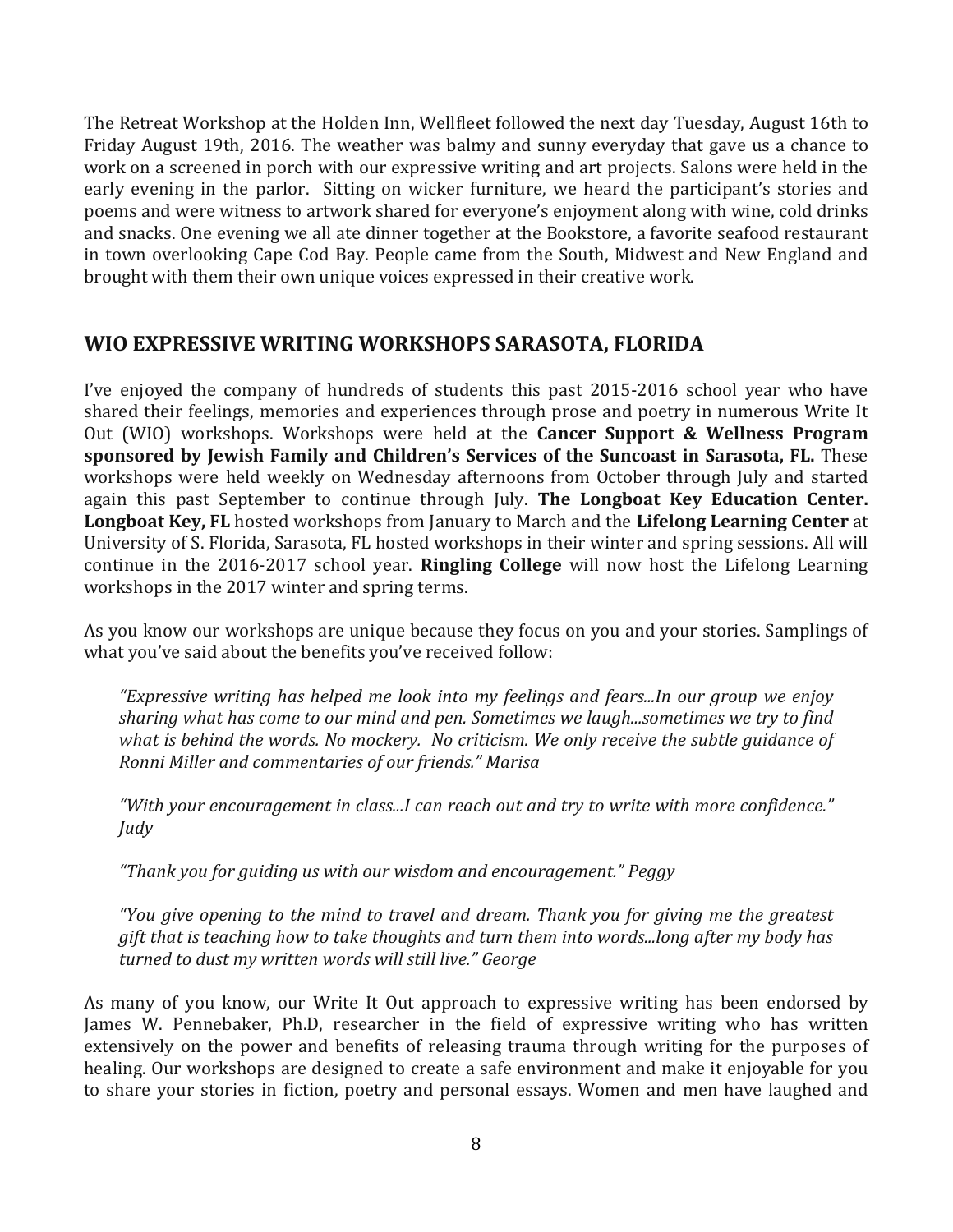enjoyed the hands-on exercises offered in the Program like scooping sand from a bucket to stimulate memoires. You've made friends with like-minded people who understand and support your travail and insights. By expressing through writing you've helped yourself become who you are as a person and as a writer.

## **RONNI'S SUNDAY SALONS FOR CREATIVES**



We had three Sunday salons last season at my home studio in Sarasota, FL where original, creative work was shared. Sunday Salons will continue in 2017. Dates will be posted on [www.writeitout.com](http://www.writeitout.com/) my website.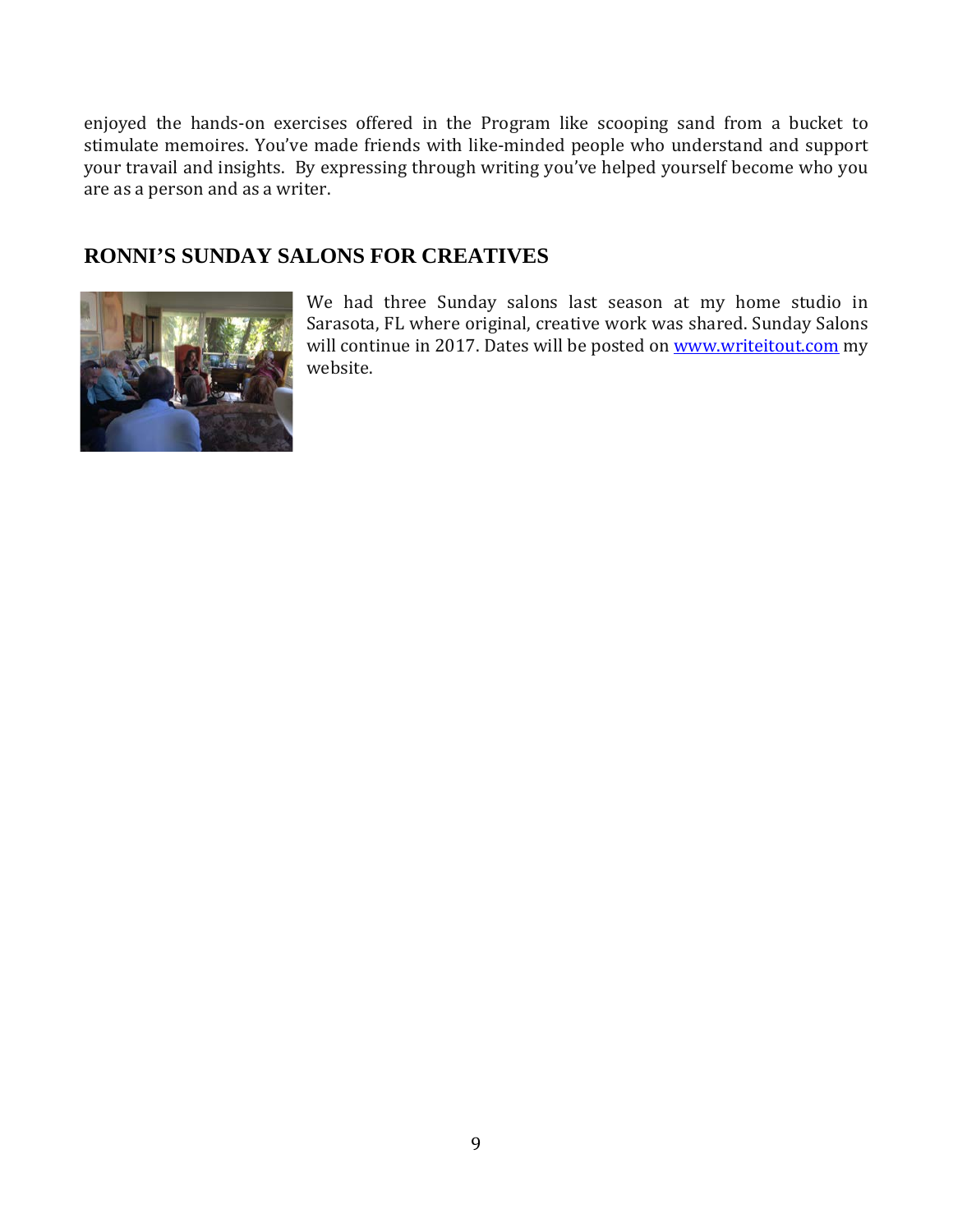# **WRITE IT OUT (WIO) 2016-2017 WORKSHOP SCHEDULE**

Facilitator: Ronni Miller

*See our schedule and updates on [www.writeitout.com](http://www.writeitout.com/)*

## **\*\*\*\*\* SPECIAL ONE DAY LECTURE AND WORKSHOP 2016 \*\*\*\***

# **FEEL IT! WRITE IT! November 19, 2016**

The Longboat Key Education Center 5370 Gulf of Mexico Drive, Longboat Key, FL 1:00-4:00 PM

Tuition: Members \$45, Non-Members \$50 Registration: 941-383-8811

*This one-day workshop is to get in touch with your feelings through writing. You will experience hands-on expressive writing techniques from The Write It Out® motivational and expressive writing program now entering its 25th year providing workshops throughout the US and Europe. Ronni's Write It Out program has been endorsed by James W. Pennebaker, PhD, international expert in the field of expressive writing. Exercises will stimulate feelings, memories and experiences. Novice and seasoned writers are welcome.*

# **ON GOING WORKSHOPS**

### **EXPRESSIVE WRITING**

 *Exercises from the WIO program will stimulate your feelings, memories and experiences to write in any genre.*

#### **• Expressive Writing for Wellness**

Jewish Family & Children's Services 1050 S. Tuttle Avenue, Sarasota, FL Dates: On going from Sept. 14, 2016-through July, 2017 Tuition: Free to those impacted by cancer as patient, caregiver or family member. Registration: 941-366-2224 ask for Bambi Fortado

### **• Express Yourself Through Writing**

WINTER: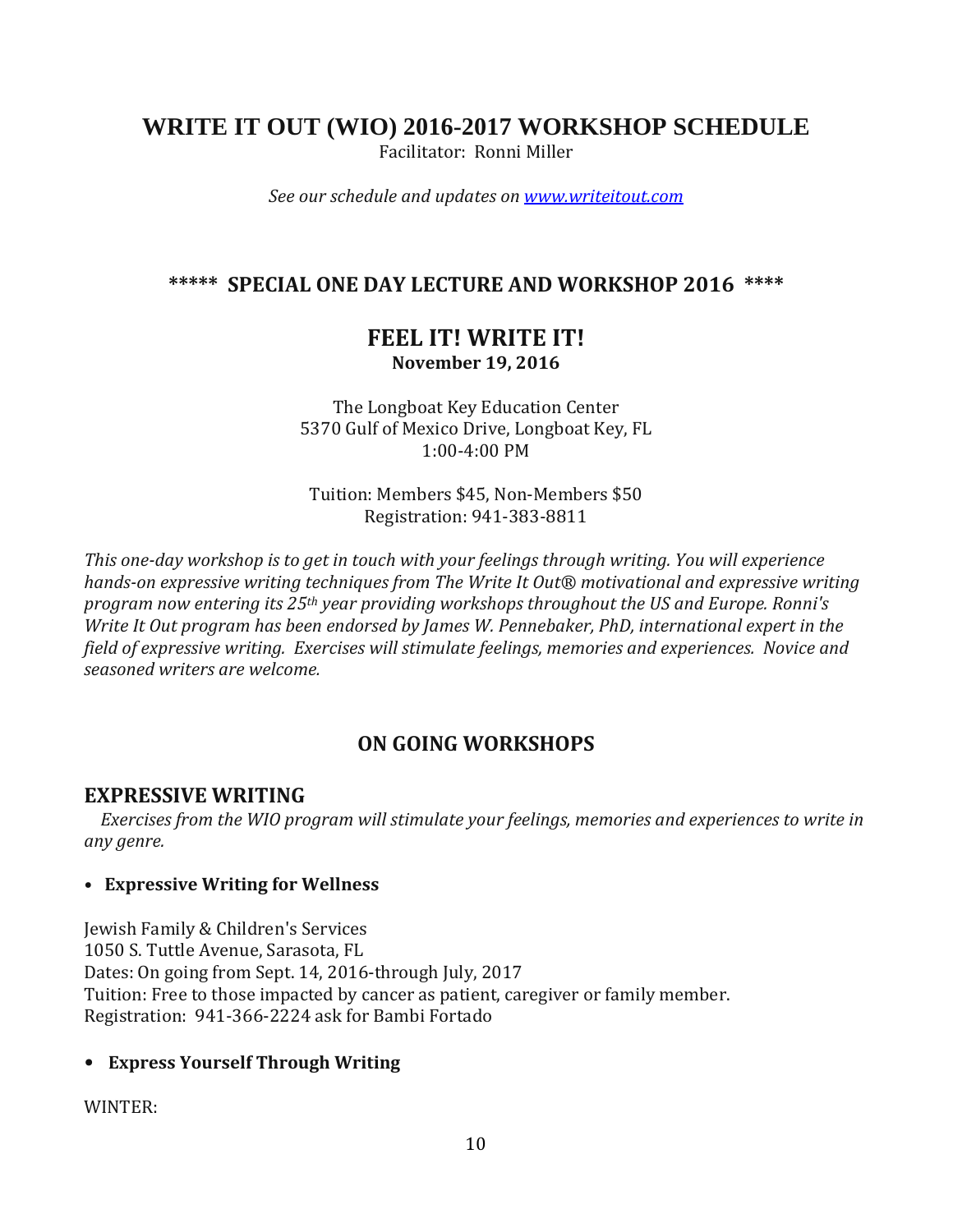Longboat Key Education Center 5370 Gulf of Mexico Drive Suite #212 Longboat Key, FL **Dates: Tuesday Jan. 10-Feb. 28, 2017** Time: 1-3 PM Tuition: Members \$145, Non-Members \$155 Registration: 941- 383-8811

SPRING: Longboat Key Education Center Express Yourself Through Writing Dates: Tuesday March 7-March. 28, 2017 Time:1-3 PM Tuition: Members \$85, Non-Members \$105 Registration: 941 383-8811

#### **MEMOIR WRITING**

 *An opportunity to focus on memoir materials that can be written in fact, fiction, poetry or theater pieces.*

#### **• Memoir Plus**

WINTER:

Ringling College Lifelong Learning Program (held at Lakewood Ranch Campus, State College of Florida) Dates: January 12-March 2, 2017 Time: 11:40 AM- 1:00 PM Tuition: \$85 Registration: 941-309-5111

SPRING: Ringling College Life Lifelong Learning Program (held at Lakewood Ranch Campus, State College of Florida) Dates: March 16-April 27, 2017 Time:11:00 AM- 12:20 PM Tuition: \$85 Registration: 941-309-5111